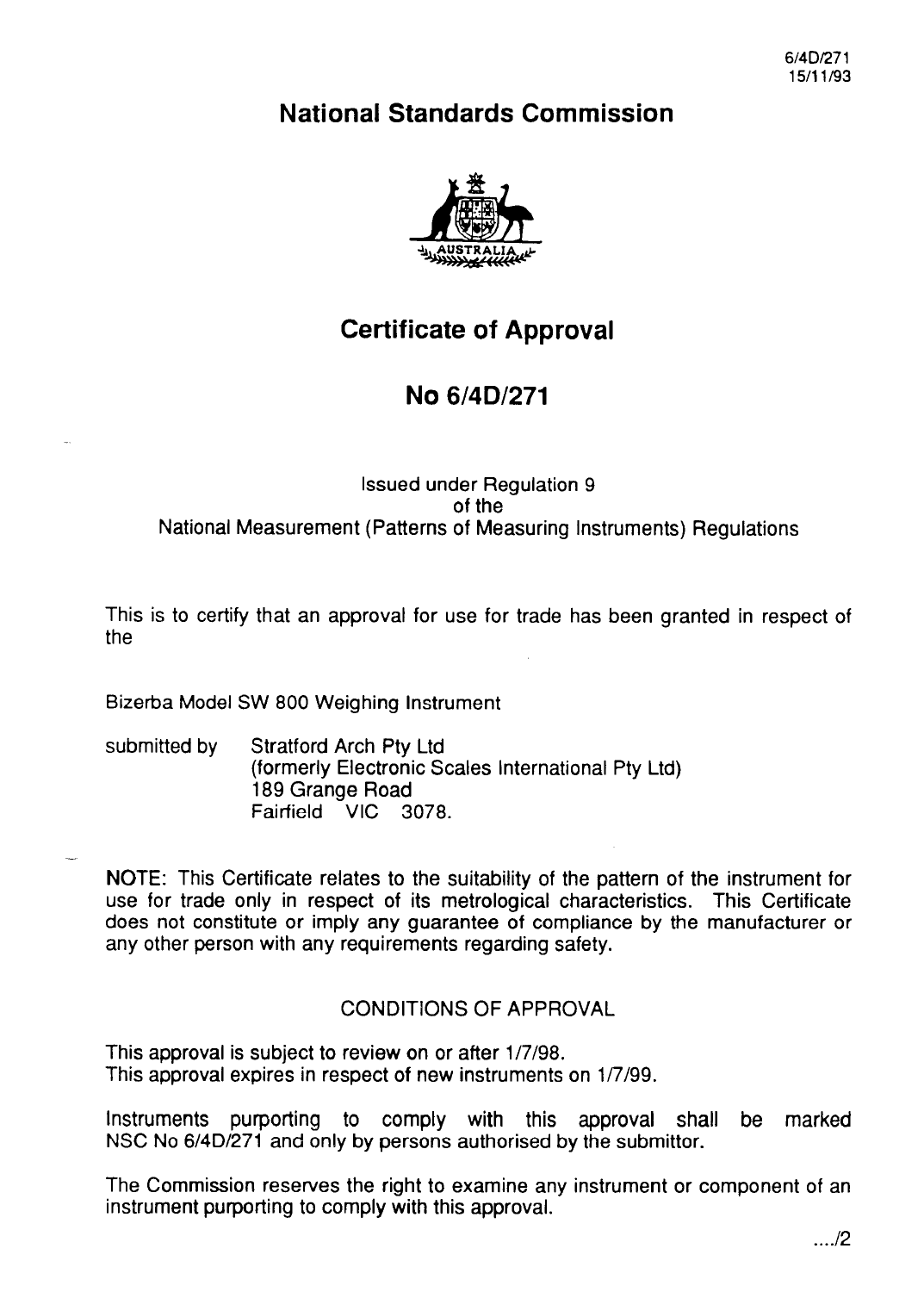#### Certificate of Approval No 6/4D/271 Page 2

It is the submittor's responsibility to ensure that all instruments marked with this approval number are constructed as described in the documentation lodged with the Commission and with the relevant Certificate of Approval and Technical Schedule. Failure to comply with this Condition may attract penalties under Section 19B of the National Measurement Act and may result in cancellation or withdrawal of the approval, in accordance with the Commission's Document 106.

Auxiliary devices used with this instrument shall comply with the requirements of General Supplementary Certificate No Sl/O/A.

#### DESCRIPTIVE ADVICE

Pattern: approved 18/6/93

. A Bizerba model SW 800 multi-interval self-indicating price-computing weighing and printing instrument of 15 kg maximum capacity.

Variants: approved 18/6/93

- 1. Certain other models of the SW series.
- 2. With a number of instruments connected in a network.

Technical Schedule No 6/4D/271 describes the pattern and variants 1 and 2.

#### FILING ADVICE

The documentation for this approval comprises:

Certificate of Approval No 6/4D/271 dated 15/11/93 Technical Schedule No 6/4D/271 dated 15/11/93 (incl. Table 1 and Test Procedure) Figures 1 and 2 dated  $15/11/93$ 

Signed and sealed by a person authorised under<br>Regulation 9 of the National Measurement Regulation 9 of the National (Patterns of Measuring Instruments) Regulations to exercise the powers and functions of the Commission under this Regulation.

 $\sqrt{\theta_{\rm r}}$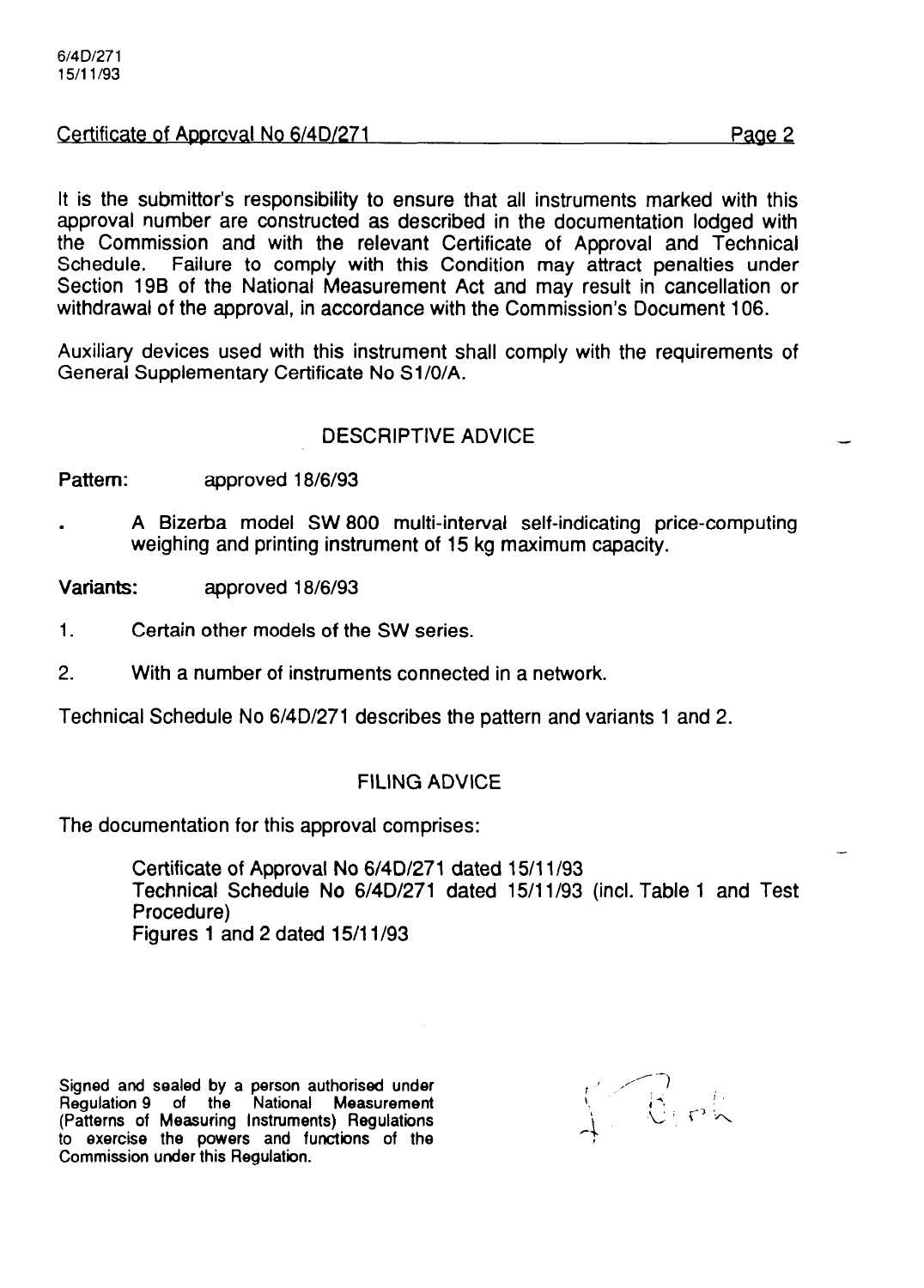

# **National Standards Commission**

TECHNICAL SCHEDULE No 6/4D/271

Pattern: Bizerba Model SW 800 Weighing Instrument.

Submittor: Stratford Arch Pty Ltd (formerly Electronic Scales International Pty Ltd) 189 Grange Road<br>Fairfield VIC 3078 Fairfield

### 1. Description of Pattern

A Bizerba model SW 800 multi-interval self-indicating price-computing weighing and printing instrument (Figure 1) with a verification scale interval  $(e_1)$  of 0.002 kg up to 6 kg and with a verification scale interval ( $e_2$ ) of 0.005 kg from 6 kg up to the maximum capacity of 15 kg. Instruments have unit price to \$9999.99/kg, price to \$9999.99, a price-look-up (PLU) facility, and may be fitted with output sockets for the connection of peripheral and/or auxiliary devices.

#### 1.1 Zero

Zero is automatically corrected to within  $\pm 0.25e$  whenever power is applied and whenever the instrument comes to rest within 0.5e of zero.

The instrument has an initial zero-setting device with a nominal range of  $\pm 10\%$  of the maximum capacity of the instrument.

### 1.2 Tare

--

A semi-automatic taring device of up to 15 kg capacity may be fitted. In addition, the instrument may incorporate a keyboard-operated pre-set tare device of up tc 6 kg capacity, by which a tare value may be entered against an item in the price-look-up table (i.e. a price and tare look-up facility).

### 1.3 Display Check

A display check is initiated whenever power is applied.

### 1.4 Levelling

The instrument is provided with adjustable feet and a level indicator.

### 1.5 Verification/Certification Provision

Provision is made for a verification/certification mark to be applied.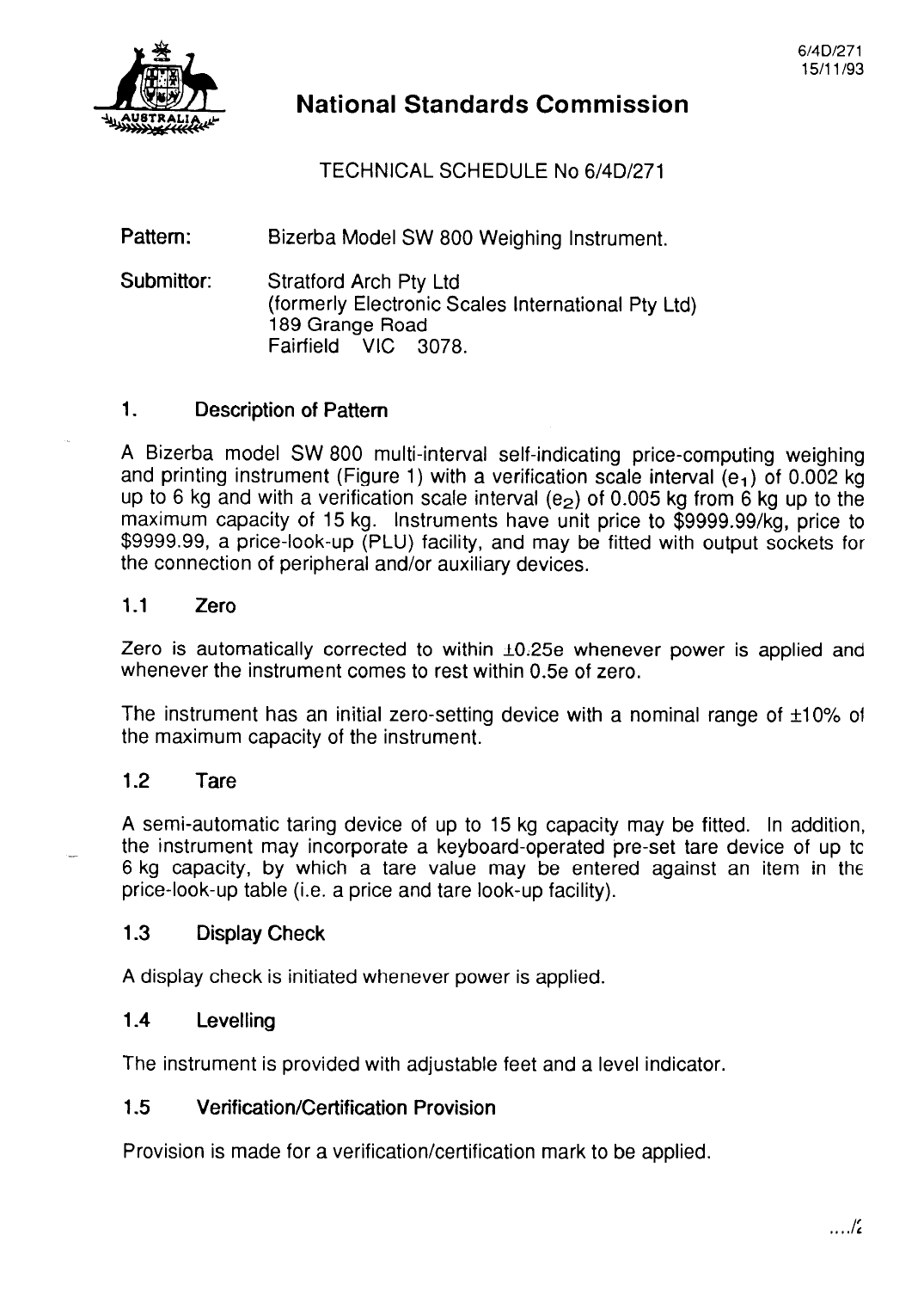Technical Schedule No 6/4D/271 Page 2

### 1.6 Sealing Provision

Provision is made for sealing access to the calibration adjustments by means of sealing screws located under the load receptor.

#### 1.7 Markings

Instruments are marked with the following data, together in one location:

Manufacturer's name or mark Serial number NSC approval number Accuracy class Maximum capacity Minimum capacity Verification scale interval Maximum subtractive tare

NSC No 6/4D/271 (III) Max ..... / ....... kg \* Min .................. **q**  $e =$  ....... / .......  $q^*$  $T = -$  . . . . . . . . . . . . . . . q

- Repeated adjacent to each reading face.
- 2. Description of Variants
- 2.1 Variant 1

Other models of the SW series in various configurations (e.g. without column-mounted indicator, with PLU keyboard integral with the column-mounted indicator) and known as models SW 100, SW 200, SW 200 F, SW 300, SW 500 SB, SW 500 QS 2, SW 800 E and SW 800 G (Figures 2 and 3).

### 2.2 Variant 2

A number of SW series instruments may be connected in a network to share common PLU data, to transfer transaction data between instruments, and to retrieve management information.

Each individual instrument within the network has the facility for the transaction data to be entered into one of a number of operator memories, with a totalised ticket being produced at the end of a number of transactions. The ticket indicates each item in the transaction and the total price for the transaction.

The linking of these instruments in a network allows such transaction data to be transferred between instruments.

NOTE: The weighing and price-computing functions of each weighing instrument in the network are independent, and the removal, repair or replacement of a particular weighing instrument does not necessitate reverification of any other weighing instrument in the network.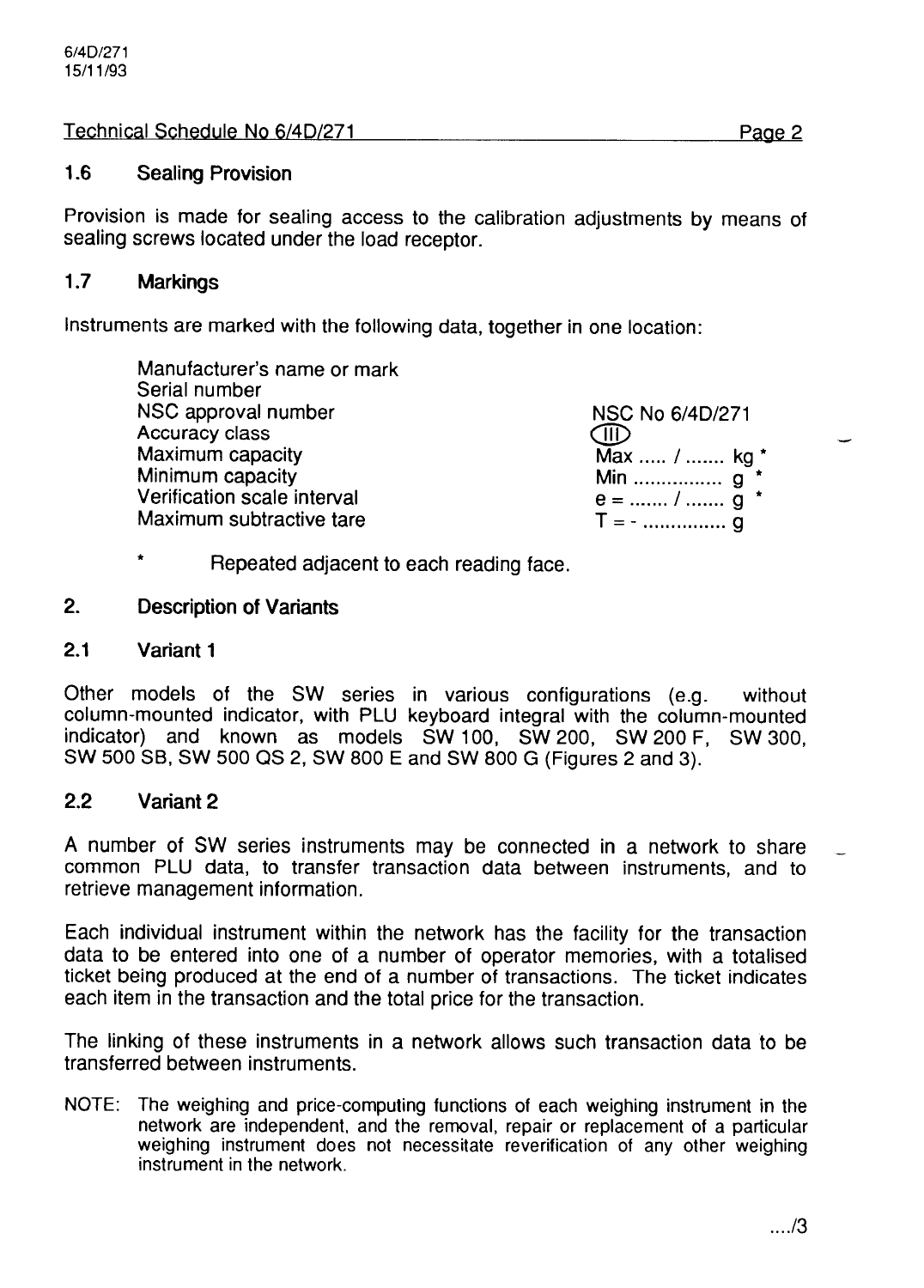#### TEST PROCEDURE

Instruments should be tested in conjunction with any relevant tests specified in the Inspector's Handbook.

#### Maximum **Permissible Errors at Verification/Certification**

The maximum permissible errors for increasing and decreasing loads, expressed in terms of verification scale interval (e), with the instrument adjusted to zero within  $\pm 0.25e$  at no load, are:

 $\pm 0.5e$  for loads from 0 to 500e; fl .Oe for loads over 500e up to 2000e; and  $\pm$ 1.5e for loads over 2000e.

For multi-interval instruments with verification scale intervals of  $e_1$ ,  $e_2$ , ..., apply  $e_1$ for zero adjustment and for maximum permissible errors apply  $e_1$ ,  $e_2$ , ..., as applicable for the load.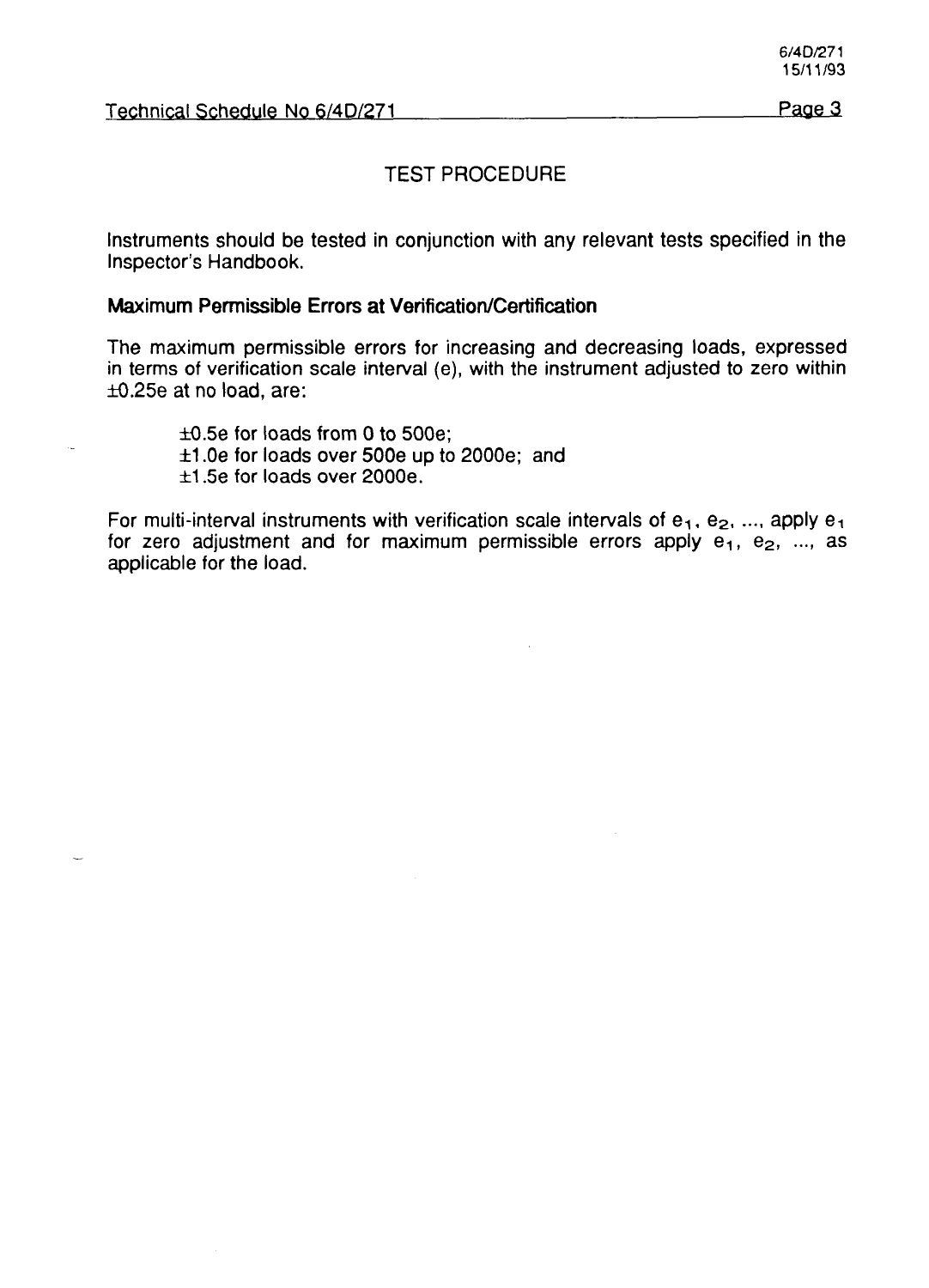FIGURE 6/4D/271 - 1



Bizerba Model SW 800 Weighing Instrument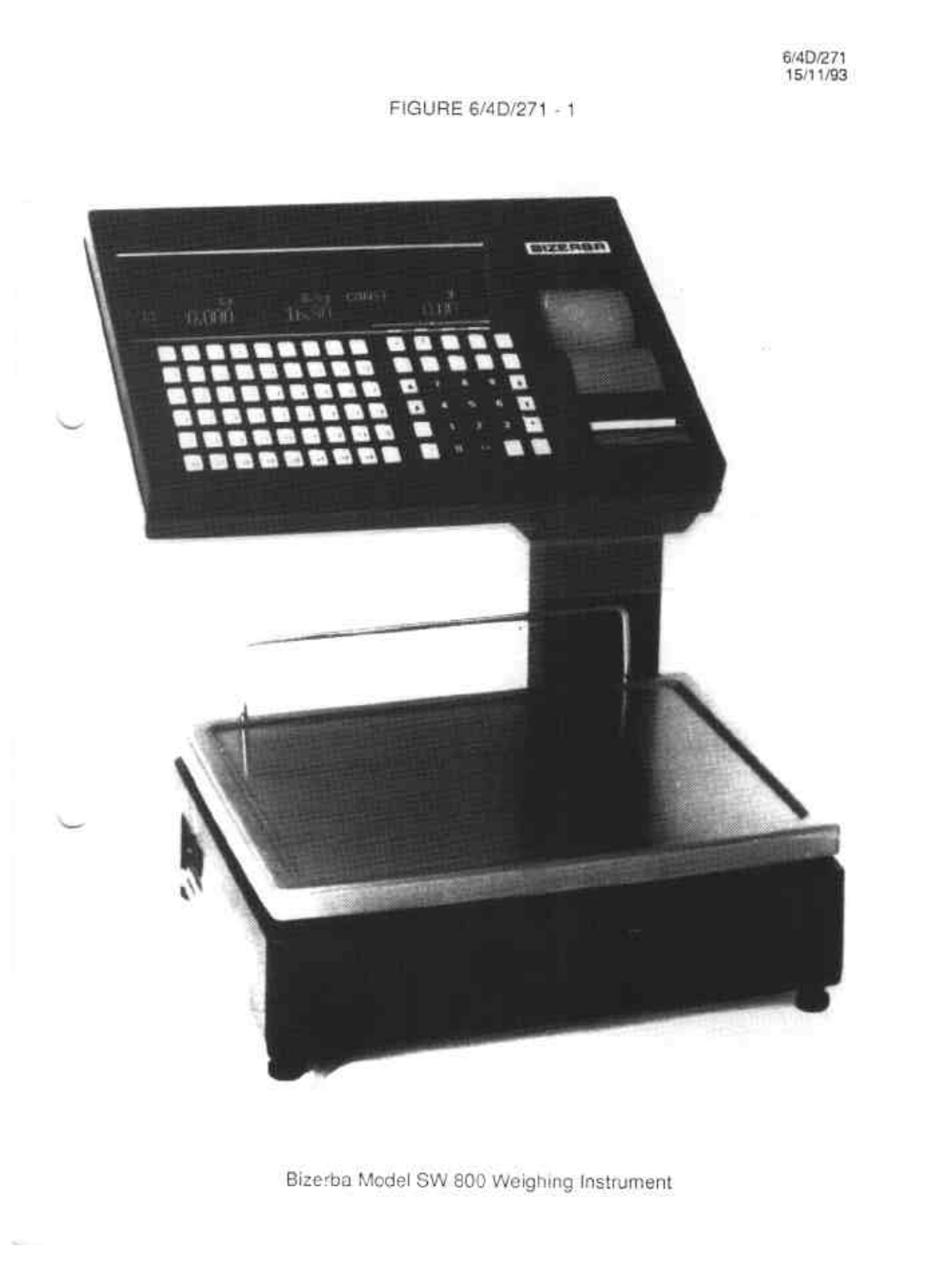# FIGURE 6/4D/271 - 2



Other Approved Models and Configurations of the SW Series